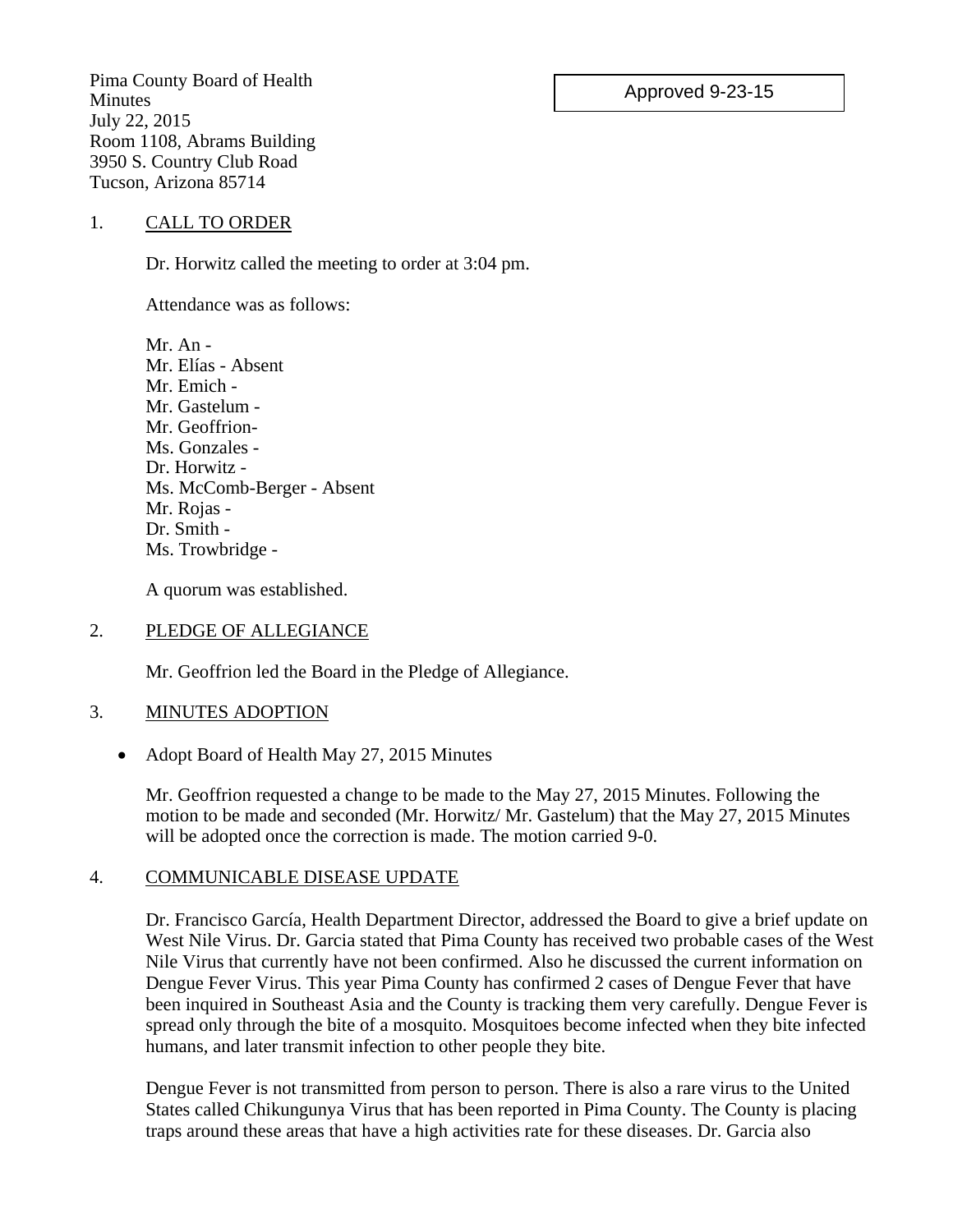informed the board that the County has placed a tremendous investment in vaccinates preventable disease, ensuring that children in the community are properly vaccinated as per the state requirements. Pima County has one of the highest compliance rates for vaccinates preventable disease of any county in the state of Arizona.

## 5. DIRECTOR'S BUDGET UPDATE

Dr. Francisco García, Health Department Director, introduced Garrett Hancock, Business Operations Division Manager, to give a brief update on the Health Department's Fiscal Year 2014-15 budget. Mr. Hancock spoke about Health Department's budgets for Health, PACC, and Health Grants. The Health Bureau and Health Grants Bureau are running well under budget. Health transferred \$300,000 in expenditure authority to PACC in January to address the PACC overage. However, due mainly to billing issues with the jurisdictions, PACC continues to operate in a deficit situation, including a negative adjustment in City of Tucson revenues of \$253,000 that posted in June. Dr. García and Mr. Hancock have had met with Finance to discuss this issue to minimize the negative impact to PACC.

### 6. COMMUNITY HEALTH NEEDS ASSESSMENT (CHNA) UPDATE

Dr. Horwitz introduced Program Manager Senior, Alan Bergen and Special Staff Assistant, Sarah Davis to update the board on the progress of the 2015 Pima County Community Health Needs Assessment (CHNA). Mr. Bergen stated that a CHNA is a tool for understanding the overall health of our residents of our communities, increases communication among our partners and collaborators, and helps identify areas that need to be addressed through policies and procedures. Mr. Bergen informed the board that there has been increased emphasis on conducting CHNAs. This is due in part to a requirement of the Affordable Care Act that all non-profit hospitals complete a CHNA every three years per IRS standards.

Additionally, the Public Health Accreditation Board requires all public health departments to conduct a CHNA at least every five years. Mr. Bergen reminded the board that between 2010- 2013 the Pima County Health Department helped facilitate a process with about 60 community partners to create and implement a community health assessment and an improvement plan. Ms. Davis explained that these same community partners are updating the assessment this year and briefly mentioned all the activities that have happened thus far. To date, the group has conducted a secondary data analysis, key informant interview, community snapshot focus groups, a community health survey, and data triangulation. Ms. Davis stated that a final assessment report will be ready for distribution in October.

# 7. NACCHO ANNUAL CONFERENCE

Health Department Deputy Director, Marcy Flanagan introduced Program Manager Senior, Alan Bergen, Program Manager, Sharon Browning, Program Manager, Julia Flannery and Special Staff Assistant, Jodi McCloskey. Ms. Flanagan informed the Board that they all were invited to attend and present at the National Association of County and City Health Officials (NACCHO) annual conference on July 7-9, 2015. These Health Department staff presented regarding their work on assessing staff public health competencies, identifying gaps, developing training and professional development plans, and providing appropriate continuous education and training for department staff. Their presentation entitled "Public Health Core Competencies for All: How to Make the Core Competencies Meaningful for All Health Department Employees" describes the